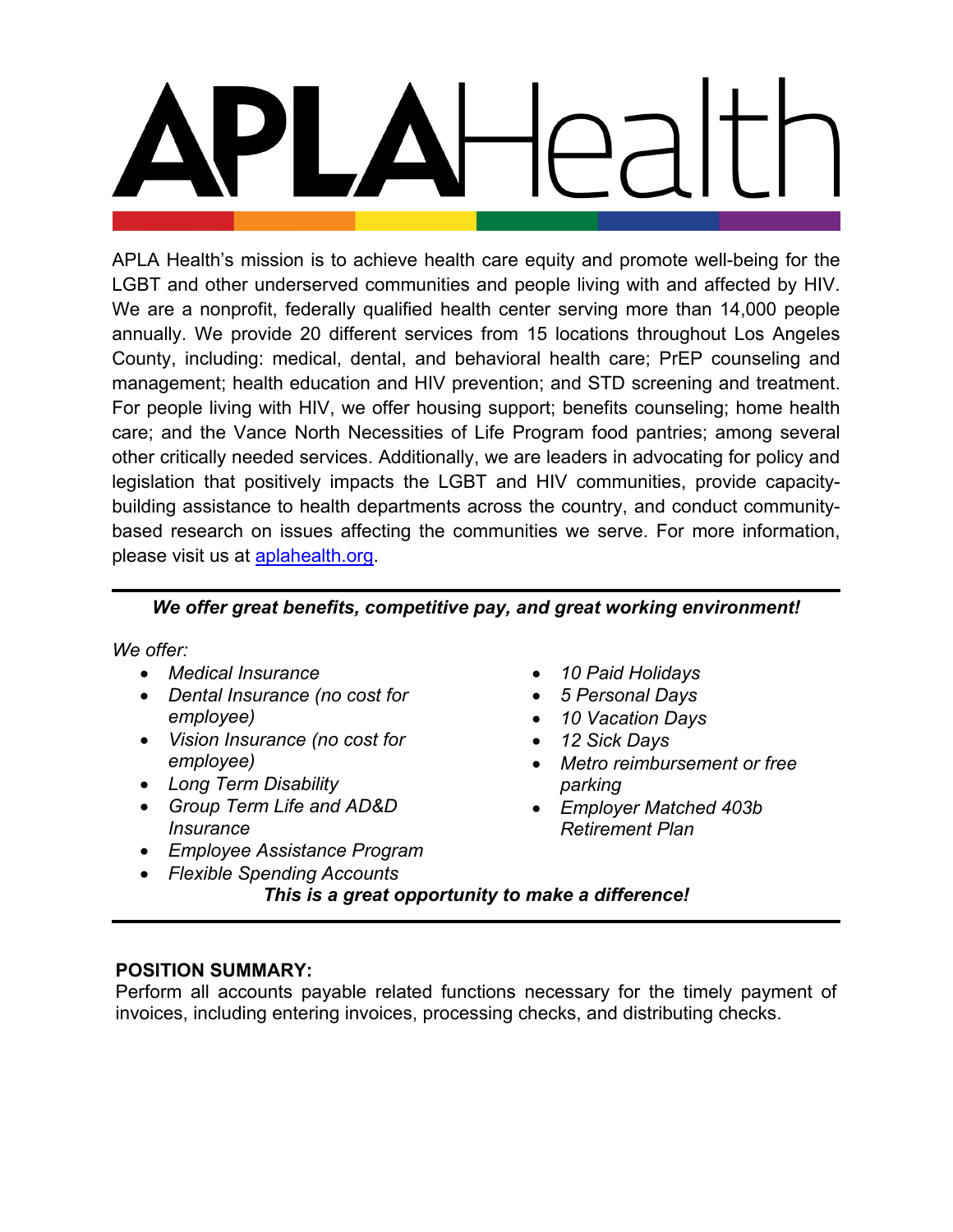## **ESSENTIAL DUTIES AND RESPONSIBILITIES:**

Invoice / Expense & Mileage Reports / Check request processing

- Verify invoice/expense report or check request for accuracy and indicate/verify GL coding.
- Verify proper authorizations of responsible personnel.
- Verify proper paperwork before paying, including signed contract, W-9 and required insurance.
- Maintain schedule of contractual obligations and lease payments.
- Enter invoices/expense reports, check requests and contracts into Abila MIP accounts payable module and post to GL in accordance with APLA policy (e.g. policies regarding statements, fax copies etc).
- Present payable items to the Director of Finance & Grants for final review.
- **Process monthly AMEX invoice.**

### Check Processing

- Prepare weekly check runs and submit for signatures of authorized personnel.
- Distribute signed checks to vendors via mail or otherwise as appropriate or directed by authorized personnel.
- Void checks and arrange stop payments.
- **Prepare manual checks as required.**

E

Other **-**

- Vendor Maintenance including adding, deleting or changing vendor information.
- Accounts Payable File Maintenance including vendor files and canceled checks.
- Respond to staff and vendor inquiries, requests for credit applications and W-9s.
- Maintain and update taxpayer ID information and prepare annual 1099s and associated filings.
- Prepare deposits including grant payments, dental clinic and development receipts, and make desktop deposits or take deposit to bank, as appropriate.
- Serve as backup for other positions in the department as needed.

## OTHER DUTIES MAY BE ASSIGNED TO MEET BUSINESS NEEDS.

### **REQUIREMENTS:**

Training and Experience:

A minimum of 1-2 years work experience in the role of Accounts Payable specialist. High school diploma or GED required. Proficient in use of MS Excel and Word. Proficient in use of Abila MIP software or other financial software.

Knowledge of:

Accounting principles and an understanding of Accounts Payable systems.

## **WORKING CONDITIONS/PHYSICAL REQUIREMENTS:**

This is primarily an office position that requires only occasional bending, reaching, stooping, lifting and moving of office materials weighing 25 pounds or less. The